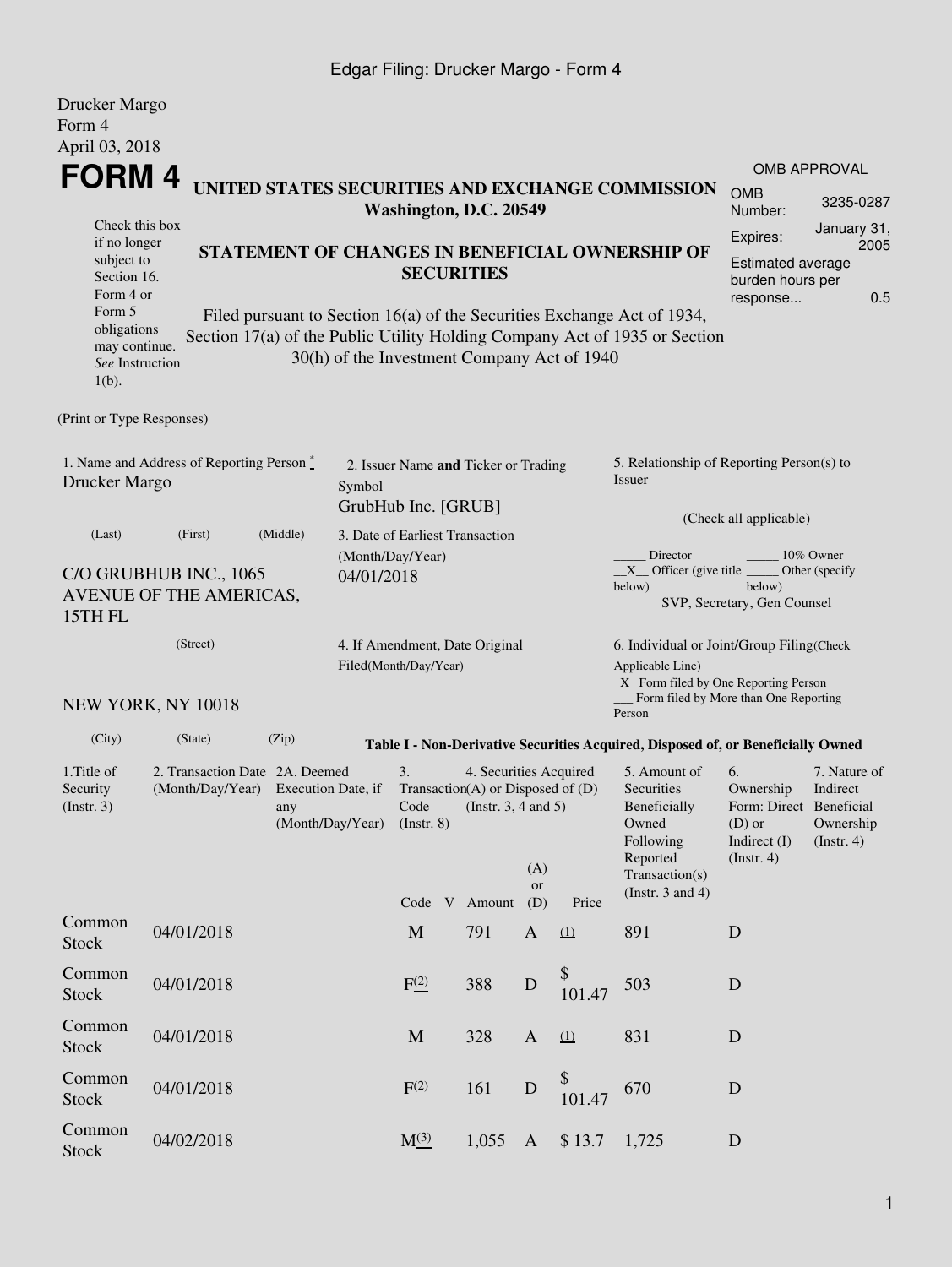#### Edgar Filing: Drucker Margo - Form 4

| Common<br>Stock | 04/02/2018 | $M^{(3)}$ | 183 | $A \quad $24.2 \quad 1,908$                                           |  |
|-----------------|------------|-----------|-----|-----------------------------------------------------------------------|--|
| Common<br>Stock | 04/02/2018 | $S^{(3)}$ |     | 1,238 D $\begin{array}{cc} \text{8} \\ \text{100.99} \end{array}$ 670 |  |
| Common<br>Stock | 04/03/2018 | $S^{(3)}$ | 403 | D \$98.28 267                                                         |  |

Reminder: Report on a separate line for each class of securities beneficially owned directly or indirectly.

**Persons who respond to the collection of information contained in this form are not required to respond unless the form displays a currently valid OMB control number.** SEC 1474 (9-02)

**Table II - Derivative Securities Acquired, Disposed of, or Beneficially Owned (***e.g.***, puts, calls, warrants, options, convertible securities)**

| 1. Title of<br>Derivative<br>Security<br>$($ Instr. 3 $)$ | 2.<br>Conversion<br>or Exercise<br>Price of<br>Derivative<br>Security | 3. Transaction Date 3A. Deemed<br>(Month/Day/Year) | Execution Date, if<br>any<br>(Month/Day/Year) | 4.<br>Code<br>(Instr. 8) | 5. Number<br><b>Transactionsf Derivative</b><br>Securities<br>Acquired<br>$(A)$ or<br>Disposed of<br>(D)<br>(Instr. 3, 4,<br>and $5)$ | 6. Date Exercisable and<br><b>Expiration Date</b><br>(Month/Day/Year) |                    | 7. Title and Amount of 8<br><b>Underlying Securities</b><br>(Instr. $3$ and $4$ ) |                                                                                                                                                      |
|-----------------------------------------------------------|-----------------------------------------------------------------------|----------------------------------------------------|-----------------------------------------------|--------------------------|---------------------------------------------------------------------------------------------------------------------------------------|-----------------------------------------------------------------------|--------------------|-----------------------------------------------------------------------------------|------------------------------------------------------------------------------------------------------------------------------------------------------|
|                                                           |                                                                       |                                                    |                                               | Code V                   | (A)<br>(D)                                                                                                                            | Date<br>Exercisable                                                   | Expiration<br>Date | Title                                                                             | Amount<br><b>or</b><br>Number<br>$% \left( \left( \mathcal{A},\mathcal{A}\right) \right) =\left( \mathcal{A},\mathcal{A}\right)$ of<br><b>Shares</b> |
| Restricted<br>Stock<br>Units                              | $\underline{(4)}$                                                     | 04/01/2018                                         |                                               | M                        | 791                                                                                                                                   | $\frac{(5)}{2}$                                                       | (5)                | Common<br><b>Stock</b>                                                            | 791                                                                                                                                                  |
| Restricted<br>Stock<br>Units                              | $\underline{(4)}$                                                     | 04/01/2018                                         |                                               | M                        | 328                                                                                                                                   | $\underline{(6)}$                                                     | (6)                | Common<br>Stock                                                                   | 328                                                                                                                                                  |
| <b>Stock</b><br>Option<br>(Right to<br>Buy)               | \$13.7                                                                | 04/02/2018                                         |                                               | $M^{(3)}_{-}$            | 1,055                                                                                                                                 | $\frac{(7)}{2}$                                                       | 01/28/2024         | Common<br>Stock                                                                   | 1,055                                                                                                                                                |
| Stock<br>Option<br>(Right to<br>Buy)                      | \$24.2                                                                | 04/02/2018                                         |                                               | $M^{(3)}_{-}$            | 183                                                                                                                                   | $\underline{\overset{(8)}{ }}$                                        | 12/31/2025         | Common<br>Stock                                                                   | 183                                                                                                                                                  |

# **Reporting Owners**

**Reporting Owner Name / Address**

**Relationships**